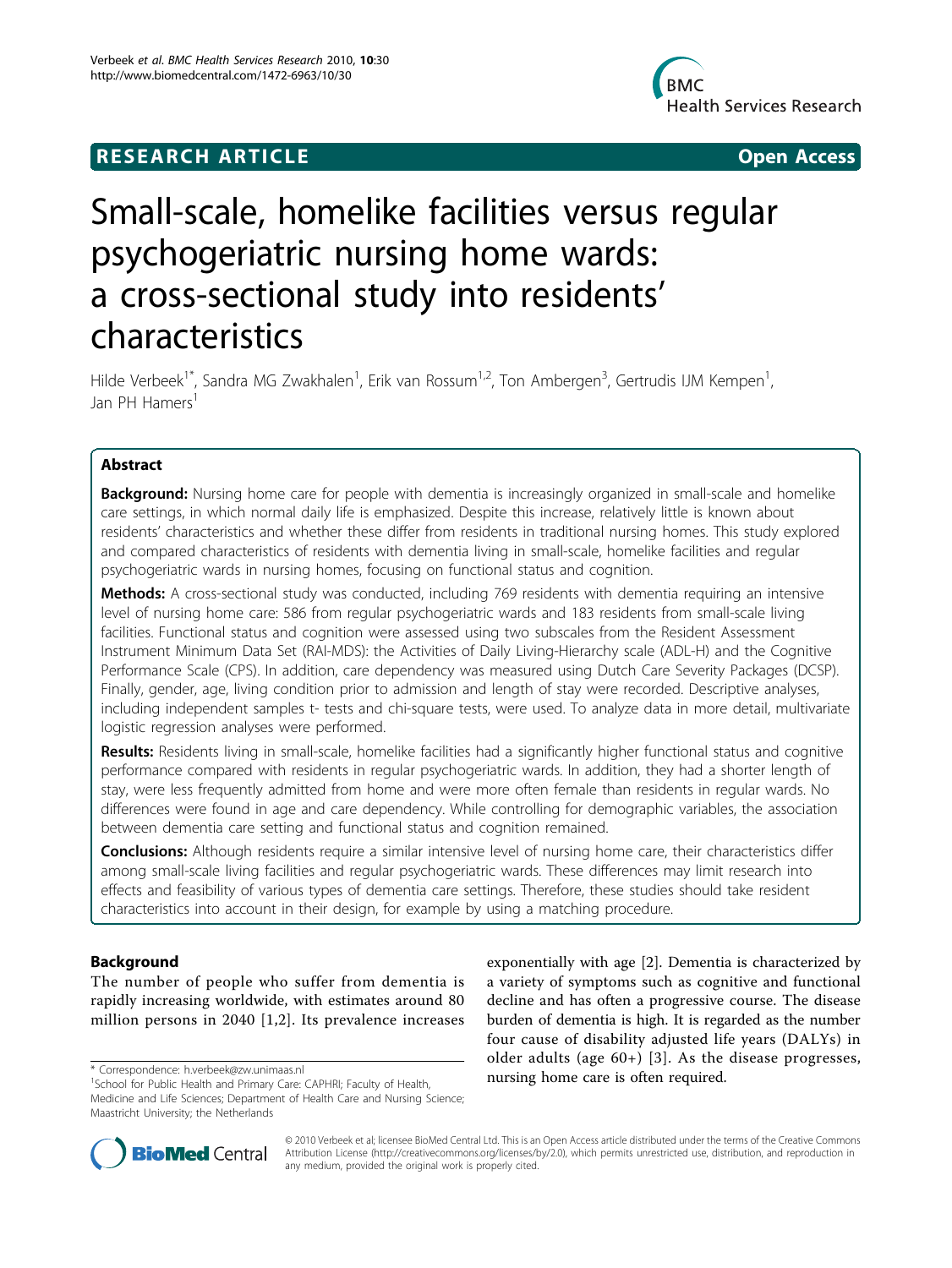Within nursing home care for people with dementia, there is a trend towards deinstitutionalization [[4\]](#page-6-0). Large nursing homes are transformed into or replaced with small-scale and homelike care settings [[5](#page-6-0)]. In these small-scale care settings, normal daily life is emphasized and residents are encouraged to participate in meaningful activities, centered around the daily household. This opposes against traditional large nursing homes, in which daily life is primarily organized around routines of the nursing home and which have often an institutional character [\[6\]](#page-6-0).

In various countries, small-scale and homelike care settings have been developed for people with dementia who require a nursing home level of care [\[5](#page-6-0)]. Examples include small-scale living in the Netherlands, [\[6,7](#page-6-0)] group living in Sweden, [[8](#page-6-0)] group homes in Japan [[9](#page-6-0)] and Green Houses® in the United States [[10\]](#page-6-0). Small-scale living in the Netherlands and group living in Sweden have become widespread models of care. In the Netherlands, it is expected that around 25% of all nursing home care for people with dementia in 2010 will be organized in small-scale living facilities, partly stimulated by the Dutch government. In Sweden, group living facilities housed almost 20% of people with dementia living in institutional care in 2000 [[11\]](#page-6-0). Furthermore, group homes in Japan are increasing rapidly, up to 4775 in 2004 [[7](#page-6-0)].

Despite this transformation, little is known about residents' characteristics in small-scale living facilities and whether these differ from residents in traditional nursing homes. Residents' characteristics are an important factor in exploring whether small-scale living serves a specific subgroup of people with dementia requiring nursing home care. Especially information regarding objective parameters such as functional status and cognition is scarce [[5](#page-6-0)]. Since institutional nursing home care is increasingly organized in small-scale, homelike facilities, knowledge about residents' functional status and cognition is necessary. Some studies investigating effects, including functional status and cognition, had relatively small sample sizes [[4,12,13\]](#page-6-0). Other studies focused on comparison of behavioral problems [[14\]](#page-6-0) or only investigated residents in small-scale, homelike facilities without making a comparison with other care facilities [\[15,16](#page-6-0)].

In addition, residents' characteristics have important implications for future research, particularly regarding effects and feasibility of dementia care settings. Since randomization in this type of research is difficult to accomplish due to practical and ethical considerations, comparability of resident groups at baseline is essential for interpretation of results. Functional status and cognition appear strongly related to dementia severity [[17](#page-6-0)] and are therefore important baseline residents'

characteristics that may influence other outcomes in longitudinal studies, such as quality of life, neuropsychiatric symptoms and social functioning.

This study, therefore, investigated functional status and cognition of residents with dementia requiring a nursing home level of care in two settings: small-scale living and regular psychogeriatric wards in nursing homes. Functional status and cognition were assessed and residents' profiles were constructed. In addition, other resident characteristics such as care dependency, age, gender, length of stay and living condition prior to admission were recorded. These background characteristics were regarded as most important in our study and of potential influence on the outcome measures. The relationship between these variables and the two dementia care facilities was explored in more detail. Findings could contribute to optimal design of and future research into dementia care settings.

## Methods

#### Design

A cross-sectional study was conducted in the southern part of the Netherlands, as part of the screening in a longitudinal study investigating effects of small-scale living facilities on residents, family caregivers and nursing staff. The design of this study has been reported elsewhere [\[6](#page-6-0)]. The screening was carried out between April 2008 and December 2008. A registered nurse (RN) in charge of the regular psychogeriatric ward or house in a small-scale living facility assessed the residents. Data were collected from questionnaires.

The study was approved by the Medical Ethical Committee of the University Hospital Maastricht and Maastricht University. In addition, local Ethical Committees of participating facilities/wards and their boards gave consent for the study.

#### Study population

The study population consisted of 769 residents, all requiring a similar level of intensive nursing home care. Nursing home care in the Netherlands is mainly provided for people with chronic somatic (i.e. physical) diseases, people who require rehabilitation care and people with dementia. They are cared for in specialized somatic, rehabilitation or psychogeriatric wards respectively. This level of care is determined by a standardized assessment procedure, carried out by a government agency. Admission to a nursing home facility, either a small-scale living facility or regular psychogeriatric ward, is based on this assessment and in accordance with the residents' family or legal guardian.

In total, 183 residents in small-scale living facilities were included and 586 residents living in regular psychogeriatric wards of nursing homes. Small-scale living facilities had to fulfill 6 criteria in order to be eligible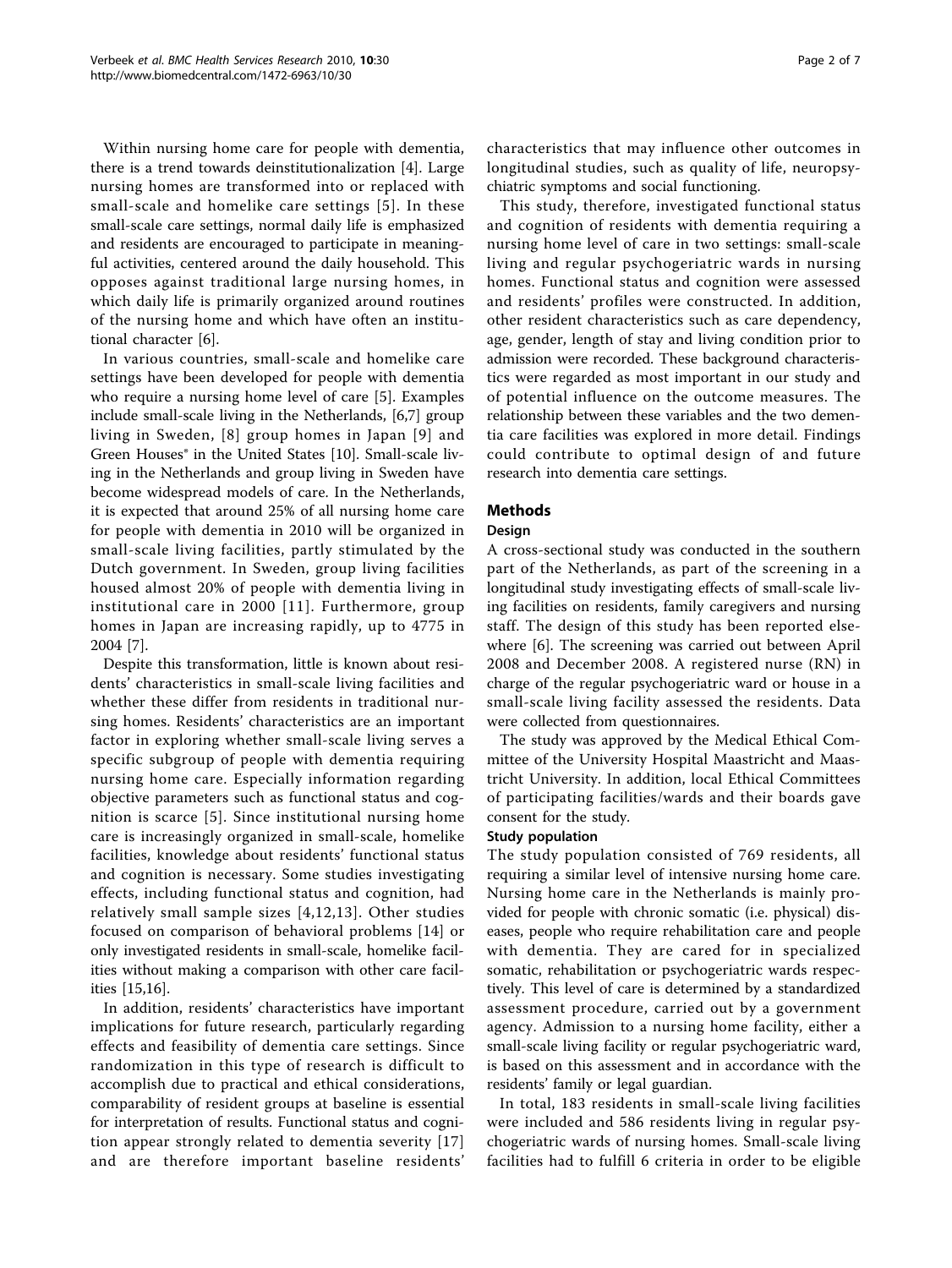for the study: 1) a maximum of 8 residents per house or unit, 2) residents, family and staff form a household together, 3) nursing staff perform multiple tasks, such as medical and personal care, organizing activities and domestic chores 4) a small, fixed team of nursing staff who care for the residents 5) daily life is largely organized by residents, their family members and nursing staff and 6) the facility resembles a typical homelike environment [[6](#page-6-0)]. Five small-scale living facilities were selected and included in the study, with 28 houses in total.

Regular psychogeriatric wards in nursing homes were selected based on the following criteria: 1) a minimum of 20 residents per ward, 2) staff have differentiated tasks, focusing on residents' medical and personal care and 3) the routines of the nursing home largely determine residents' daily life. In total, 7 nursing homes were selected and participated in the study, with 21 psychogeriatric wards.

## Measures

#### Functional status

Functional status was measured using the Activities of Daily Living-Hierarchy (ADL-H) subscale [[18,19](#page-6-0)] from the Resident Assessment Instrument Minimum Data Set (RAI-MDS), version 2.1 [[20\]](#page-6-0). This 7 category hierarchical scale comprises 4 items assessing ADL activities personal hygiene, toilet use, locomotion and eating. These items are found most consistent with various stages of loss of functioning: early (personal hygiene), middle (toilet use and locomotion) and late (eating) loss of functioning[[18\]](#page-6-0). Scores range from 0 (independent) to 6 (totally dependant).

## Cognition

Cognition was assessed using the Cognitive Performance Scale (CPS) [[19](#page-6-0),[21](#page-6-0)], another subscale from the RAI-MDS, version 2.1 [[20](#page-6-0)]. The CPS includes 5 items, addressing cognitive and communication aspects (short-term memory, decision making and making oneself understood), presence of coma and eating dependency. The items form a hierarchical scale, consisting of 7 categories and ranging from 0 (intact) to 6 (very severe impairment). Based on a decision tree, total CPS scores are calculated [[21\]](#page-6-0). Previous research has shown that CPS scores correspond strongly to scores on the widely used Mini-Mental State Examination [[19,21](#page-6-0)-[24\]](#page-6-0).

## Care dependency

Care dependency was assessed using the Dutch Care Severity Packages (DCSP) scores (in Dutch 'ZorgZwaartePakketten' (ZZPs)). This is a standardized assessment which is used in all Dutch nursing homes to assess the amount and type of care that a resident needs. It consists of a 54-item questionnaire, covering several care domains, such as (psycho)social functioning, personal and nursing care, mobility and behavioral problems. An algorithm is used to calculate DCSP scores. There are 10 DCSP scores available in nursing home care, which are divided in three categories: long-term care (DCSP scores 1 to 8), care aimed at rehabilitation (DCSP score 9) and end-of-life care (DCSP score 10) [[25\]](#page-6-0). Within long-term care, a higher DCSP score indicates a higher care dependency.

## Background characteristics

Residents' age, gender, living condition prior to admission (e.g. home, residential care or nursing home) and length of stay were recorded using a questionnaire. Furthermore, it was assessed whether residents had a (probable) diagnosis of dementia (yes or no).

Functional status and cognition were assessed on-site by a registered nurse (RN) in charge of the regular psychogeriatric ward or house in a small-scale living facility, specifically for this study. Care dependency and background characteristics were derived from residents' record by the RN. All care dependency scores were recently assessed prior to data collection as part of an annual registration.

## Statistical Analysis

The Statistical Package for Social Sciences (SPSS) version 15.0 was used for data analysis. Descriptive statistics were computed to present residents' characteristics per setting. In addition to mean scores on functional status and cognition, a residents' profile was constructed for detailed analyses. To obtain a profile for residents regarding functional status and cognition, scores on these measures were dichotomized. For cognition, the three highest scores (i.e. 4-6) were regarded as a low cognitive level; the remaining categories (i.e. 0-3) formed a relatively high level of cognition. For functional status, the three lowest scores (i.e. 0-2) were combined as a relatively high functional status; the 4 other categories (i.e. 3-6) were considered as a low level of functional status[[26\]](#page-6-0). Cross-tabs were calculated to compare profiles between residents in small-scale living and regular psychogeriatric wards.

Differences between the two dementia care facilities were tested using independent samples t-tests for the variables functional status, cognition, age and length of stay; care dependency, gender and living condition prior to admission were analyzed using chi-squaretests. Since length of stay was not normally distributed in both groups, a log transformation was used in the analyses.

To explore the relationship between residents' characteristics and care setting in more detail, multivariate logistic regression analysis was performed, with type of care setting (small-scale living versus regular psychogeriatric ward) as dependent variable and residents'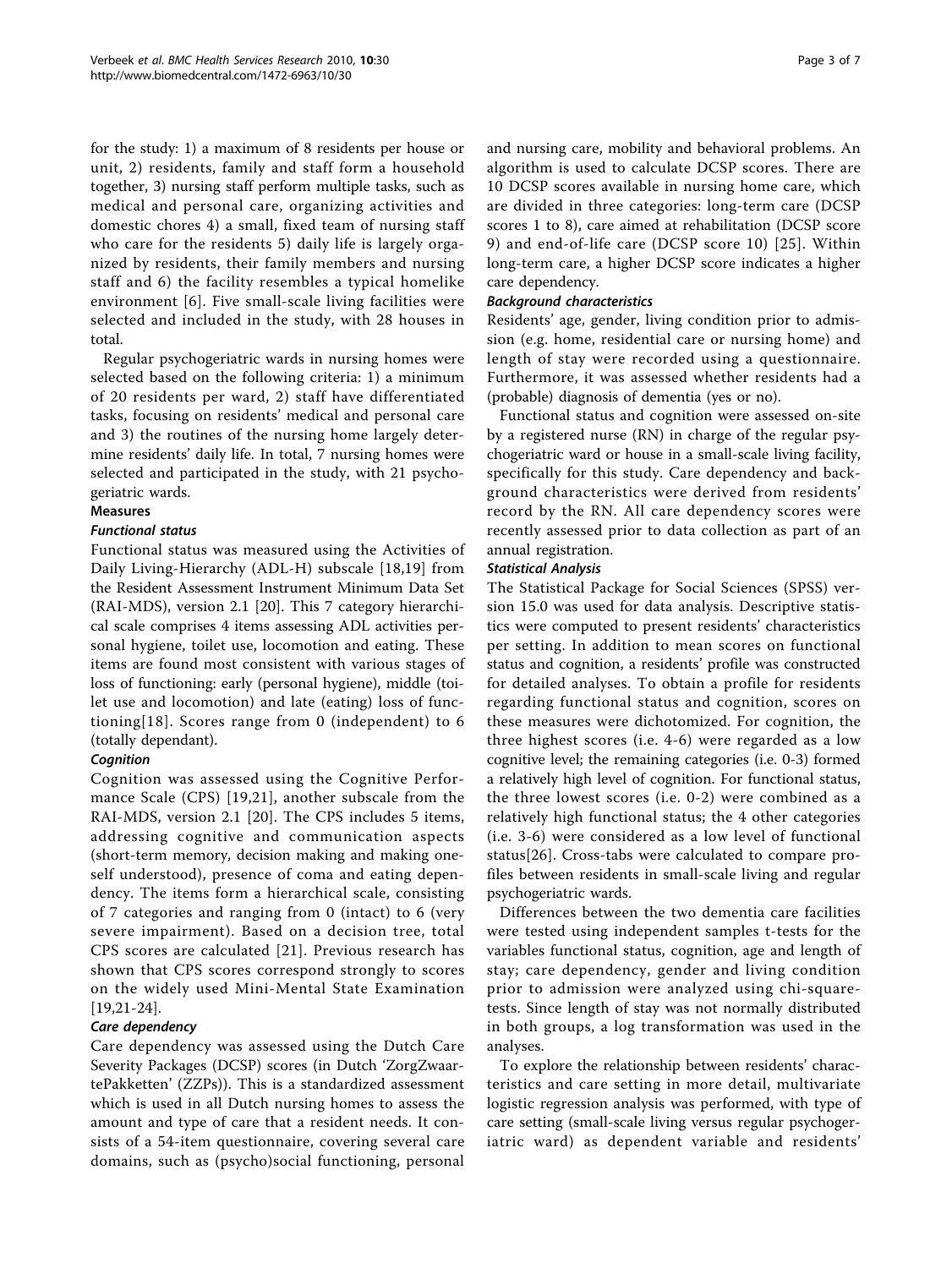|                                                     | <b>Small-scale Living</b> | <b>Regular Wards</b>     | $p - Value$  |
|-----------------------------------------------------|---------------------------|--------------------------|--------------|
| Age, mean $\pm$ SD (range)                          | $82.72 \pm .57(61-101)$   | $82.50 \pm .30 (57-101)$ | $.73*$       |
| Gender, n (%)                                       |                           |                          | $.01^{+}$    |
| Male                                                | 36 (19.7)                 | 175 (29.9)               |              |
| Female                                              | 146 (79.8)                | 407 (69.5)               |              |
| Unknown                                             | 1(.5)<br>4(.4)            |                          |              |
| Living condition prior to admission                 |                           |                          | $.00+$       |
| Home                                                | 53 (29.0)                 | 362 (61.8)               |              |
| Home for the elderly                                | 31 (16.9)                 | 61 (10.4)                |              |
| Nursing home                                        | 77 (42.1)                 | 87 (14.8)                |              |
| Other/Unknown                                       | 22 (12.0)                 | 76 (13.0)                |              |
| Length of Stay <sup>‡</sup> , mean $\pm$ SD (range) | $15.43 \pm .57$ (1-37)    | $32.56 \pm 1.09$ (1-190) | $.00*$       |
| Diagnosis of dementia                               |                           |                          | $.33^{+}$    |
| Yes                                                 | 176 (96.2)                | 556 (94.9)               |              |
| <b>No</b>                                           | 2(1.1)                    | 10(1.7)                  |              |
| Unknown                                             | 5(2.7)                    | 20(3.4)                  |              |
| Care dependency <sup>§</sup>                        |                           |                          | $.33^{+, 1}$ |
| $DCSP \ge 1 \le 5$                                  | 121 (66.2)                | 386 (65.9)               |              |
| $DCSP \ge 6 \le 8$                                  | 46 (25.1)                 | 177 (30.2)               |              |
| $DCSP = 9$                                          | 3(1.6)                    | 1(.2)                    |              |
| $DCSP = 10$                                         | 0(0.0)                    | 12(2.1)                  |              |
| Unknown                                             | 13(7.1)                   | 10(1.6)                  |              |
| Cognition <sup>#</sup> , mean $\pm$ SD (range)      | $3.52 \pm .11$ (0-6)      | $4.40 \pm .06$ (0-6)     | $.00*$       |
| Functional Status#, mean $\pm$ SD (range)           | $3.26 \pm .13$ (0-6)      | 4.14 $\pm$ .06 (0-6)     | $.00*$       |

\* Data were analyzed using independent t-tests.

† Data were analyzed using Chi-Square tests.

as measured in months

§ DCSP = Dutch Care Severity Package; scores 1-5 represent a relatively low level of care dependency, scores 6-8 represent a relatively high level of care dependency, score 9 represents rehabilitation care and score 10 represents terminal care.

¶ Chi-square is calculated for two groups: DCSP ≥ 1 ≤ 5 and DCSP ≥ 6 ≤ 8 since categories 9 and 10 contained too little cases for valid testing.

# Normal range: 0 - 6; a lower score indicates a better performance.

characteristics as independent variables. In all tests, a significance level  $\alpha$  of .05 was used.

#### Results

Table 1 presents descriptive and test statistics for all residents' measurements in both dementia care settings. Background characteristics

Significant differences (all  $p < .01$ ) were found in gender, living condition prior to admission and length of stay. Relatively more women lived in small-scale living facilities compared with traditional nursing homes. Furthermore, more residents in regular psychogeriatric wards had lived at home prior to admission, whereas residents in small-scale living facilities had more often been transferred from a regular ward. In addition, residents in traditional nursing homes had lived longer at their ward than those in small-scale living facilities (see Table 1). No differences were found for age, diagnosis of dementia and care dependency.

#### Functional status and cognition

Significant differences (all  $p < .01$ ) were found in both functional status and cognition. Residents in small-scale living facilities had a better cognitive and functional status, as reflected in lower CPS and ADL-H scores than residents of traditional nursing homes. Table [2](#page-4-0) presents residents' profile regarding cognition and functional status. It shows that residents with both a high level of cognition and functional status were overrepresented in small-scale living facilities compared with regular psychogeriatric wards (30.7% and 10.6% respectively). Additionally, residents with a relatively low cognitive and functional status were overrepresented in regular psychogeriatric wards: 66.0% compared with 42.5% in small-scale living.

In both types of facilities, the majority of residents had a low functional status, although for regular psychogeriatric wards this is far more prominent with a total of 87.7% having a low functional status versus 65.9% in small-scale living. Level of cognition was almost equally distributed in small-scale living, with slightly more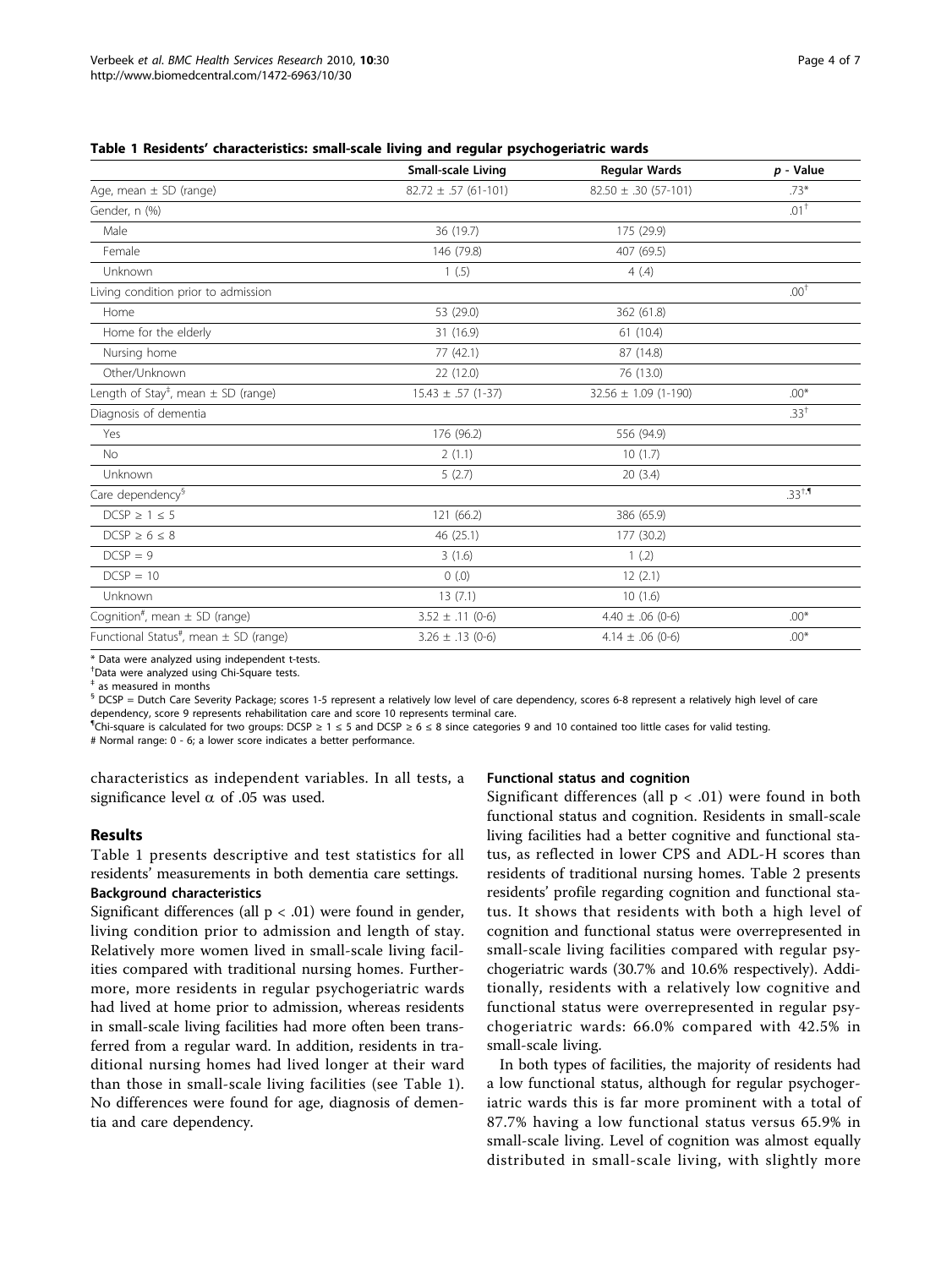<span id="page-4-0"></span>

| Table 2 Cognition and ADL profile: small-scale living and |  |  |
|-----------------------------------------------------------|--|--|
| regular psychogeriatric wards compared                    |  |  |

|                                  | Functional Status, n (%)       |                               |               |  |
|----------------------------------|--------------------------------|-------------------------------|---------------|--|
|                                  | High<br>(ADL-H score<br>$0-2)$ | Low<br>(ADL-H score<br>$3-6)$ | Total         |  |
| Small-scale living               |                                |                               |               |  |
| Cognition, n (%)                 |                                |                               |               |  |
| High (CPS score 0-3)             | 55 (30.7)                      | 42 (23.5)                     | 97 (54.2)     |  |
| Low (CPS score 4-6)              | 6(3.4)                         | 76 (42.5)                     | 82 (45.8)     |  |
| Total                            | 61 (34.1)                      | 118 (65.9)                    | 179<br>(100)  |  |
| Regular psychogeriatric<br>wards |                                |                               |               |  |
| Cognition, n (%)                 |                                |                               |               |  |
| High (CPS score 0-3)             | 62 (10.6)                      | 126 (21.6)                    | 188<br>(32.2) |  |
| Low (CPS score 4-6)              | 10(1.7)                        | 385 (66.0)                    | 395<br>(67.8) |  |
| Total                            | 72 (12.3)                      | 511 (87.7)                    | 583<br>(100)  |  |

residents having a relatively high cognition (i.e. 54.2%). However, in regular psychogeriatric wards, residents with a relatively high cognitive level were outnumbered: approximately 2 out of 3 residents (67.8%) had a low cognitive level.

## Multivariate logistic regression

Table 3 shows the results of the final regression model. Nagelkerke  $R^2$  was .31.  $R^2$  is a measure that indicates how well the dependent variable, in this case dementia care setting, can be determined by the independent variables and ranges from zero to one [\[27\]](#page-6-0).

Regression analysis confirmed significant associations (all  $p < .01$ ) for dementia care setting and functional status, cognition, gender, living condition prior to admission and length of stay. The chance of living in a regular psychogeriatric ward increased with almost 30% per one point increase on the scales measuring

#### Discussion and Conclusions

This study showed that residents' characteristics differ in small-scale living facilities and regular psychogeriatric wards, although all residents required a similar nursing home level of care. Residents in small-scale living facilities had a higher cognitive and functional status than residents in regular wards. Demographic characteristics such as living condition prior to admission and length of stay could explain these results to some extent. Length of stay in small-scale living facilities was inevitably shorter, since these are relatively new facilities (newest facility was open for one year), whereas regular nursing home wards are located in long established facilities. This explains the large difference (i.e. 17 months) in mean length of stay between the two care settings. However, while controlling for this and other demographic variables, the association remained between dementia care setting and cognition and functional status. Although some studies have found similar results regarding functional status [[12,14,28](#page-6-0)] and cognition [\[13](#page-6-0)], other studies did not find significant differences [\[4,29](#page-6-0)].

An explanation for our findings may be that selection has occurred in allocating residents to small-scale living facilities, despite similar admission criteria for both dementia care settings as determined by a standardized assessment procedure performed by a governmental

|  | Table 3 Results of logistic regression analysis, final model* |  |  |
|--|---------------------------------------------------------------|--|--|
|  |                                                               |  |  |

| -                                       |               |                   |                       |
|-----------------------------------------|---------------|-------------------|-----------------------|
| Residents' characteristics              | B (SE)        | <b>Odds Ratio</b> | 95% CI for Odds Ratio |
| Gender <sup>+</sup>                     | .89(.25)      | 2.42              | $1.49 - 3.94$         |
| Living condition prior to admission $†$ |               |                   |                       |
| Home for the elderly                    | $-1.39(0.29)$ | .25               | $.14 - 0.45$          |
| Nursing home                            | $-2.06$ (.24) | .13               | $.08 - .21$           |
| Other                                   | .85(.51)      | 2.33              | $.85 - 6.36$          |
| Length of stay                          | $.63$ $(.23)$ | 1.88              | $1.20 - 2.96$         |
| Cognition                               | .26(.09)      | 1.30              | $1.09 - 1.54$         |
| Functional status                       | .24(.09)      | 1.27              | $1.07 - 1.50$         |
|                                         |               |                   |                       |

\* Nagelkerke R<sup>2</sup> = .31; dependent variable is dementia care setting: small-scale living facility = 0, regular psychogeriatric ward = 1.<br><sup>†</sup> Gender: Female = 0. Male = 1.

‡ Reference group is 'Home'.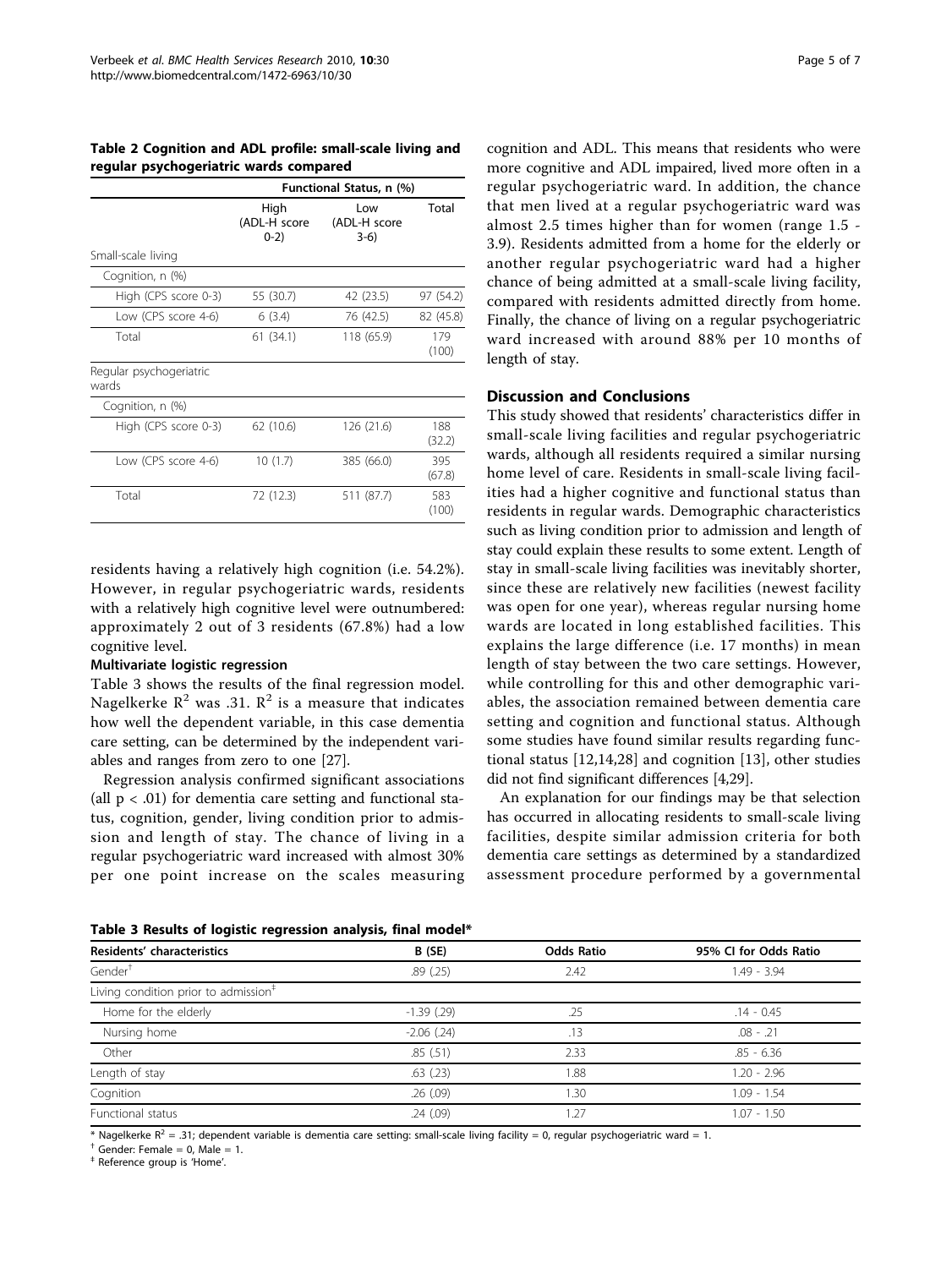agency. Most of these residents were transferred from a regular psychogeriatric ward. As residents in small-scale living had better cognitive and ADL performance, it seems that residents with the best cognitive and functional abilities were selected for the small-scale living facilities. A recent study by te Boekhorst et al. (2009) confirms this explanation [[7\]](#page-6-0). They found that residents admitted in small-scale living were in a slightly earlier stage of dementia than residents admitted in traditional nursing homes, as reflected in significantly higher cognitive performance and functional abilities.

A selection process is probably related to the innovative concept of small-scale living facilities. Although small-scale living is currently expanding in the Netherlands, these facilities are still relatively new compared with traditional nursing homes. Over time, residents' characteristics may change resulting in an increased care dependency and decreased cognitive and functional status. Research conducted in Sweden supports this assumption. In Sweden, group living is a long-established dementia care setting, in which residents have become more ADL dependent over the years [[11](#page-6-0),[16\]](#page-6-0). These results support a clinical experience in Sweden that over time, residents were admitted in a later stage in their dementia [[16](#page-6-0)]. However, our study identified that already 42.5% of residents in small-scale living had a low level of cognition and functional status. These results highlight the importance of research into suitability of small-scale living for residents with more cognitive and functional impairments.

In our study, the level of care dependency, as measured with DCSP scores, did not differ between the two settings. This is in line with the standardized assessment procedure to determine the level of care: all residents in our study require a similar intensive nursing home level of care. However, we found that residents in small-scale living facilities were more independent in ADL and had a better cognitive performance. Since we derived DCSP scores from the medical record, this might not correspond completely in time with the assessment of ADL and cognition during the screening. Therefore residents might have deteriorated due to the progressive nature of their disease which could explain the differences. Moreover, care dependency constitutes more than just cognition and ADL dependency, including behavioral problems for example. In the DCSP scores, behavioral problems are incorporated among others, where a higher score indicates more (behavioral) problems. However, previous research suggested that DCSP items relating to behavior were possibly more difficult to interpret and had a lower reliability than other DCSP items [[30](#page-6-0)]. The overall DCSP scores' validity or reliability was not studied. More research is needed to confirm that DCSP scores are a valid and reliable measure of care dependency and how this measure is related to other validated measures of care dependency.

Additionally, health care policy and economic issues might have had an influence, since financing of care settings is based on these DCSP scores. An adequate score on the DSCP measure might have been a selection criterion for intake in a small-scale living facility, without residents really being as care-dependant as in a regular nursing home ward. Most residents in our sample, approximately two third in both care settings, had a relatively low level of care dependency (DCSP scores 1- 5). It might be that for small-scale living facilities, this is an underestimation and that actually residents now classified as having a relatively high care dependency (DSCP scores 6-8) are actually in a lower need of care.

Some limitations regarding this study must be considered. This study focused on cognition and functional status and therefore assessed only a limited number of variables. Other relevant characteristics such as behavioral problems and social functioning need to be investigated as well. Additionally, residents in other care settings could be included, for example residential care, to cover the whole continuum of dementia care in the Netherlands. Furthermore, a cross-sectional design was used, since this study's objective was to compare residents in two dementia care settings. This design limits causal interpretation of our results. For example, it might be possible that at admission ADL and cognition were the same for residents in both care settings, which may imply a positive effect of small-scale living facilities. However, in our sample no standardized information regarding these patient characteristics at admission was present, which is a drawback. Therefore no inferences can be drawn regarding effects of small-scale living facilities regarding the variables ADL and cognition. Longitudinal research is needed to investigate effects of dementia care setting on residents, addressing several important outcome measures such as quality of life, functional status, behavioral problems and social functioning. This is important, since dementia care settings are increasingly directed towards small-scale and homelike facilities. A few studies have been reported regarding these measures showing promising results [[4,7,12,13,28\]](#page-6-0). However, methodological limitations such as small sample sizes, differences at baseline between groups or a relatively short follow-up period, hinder interpretation of results.

Our results suggest that functional status and cognition of residents living in small-scale, homelike facilities is better than in regular psychogeriatric wards of nursing homes. These differences in baseline characteristics have implications for research and practice. Effectiveness of new dementia care settings is hard to predict. Research focusing on effects of care settings on